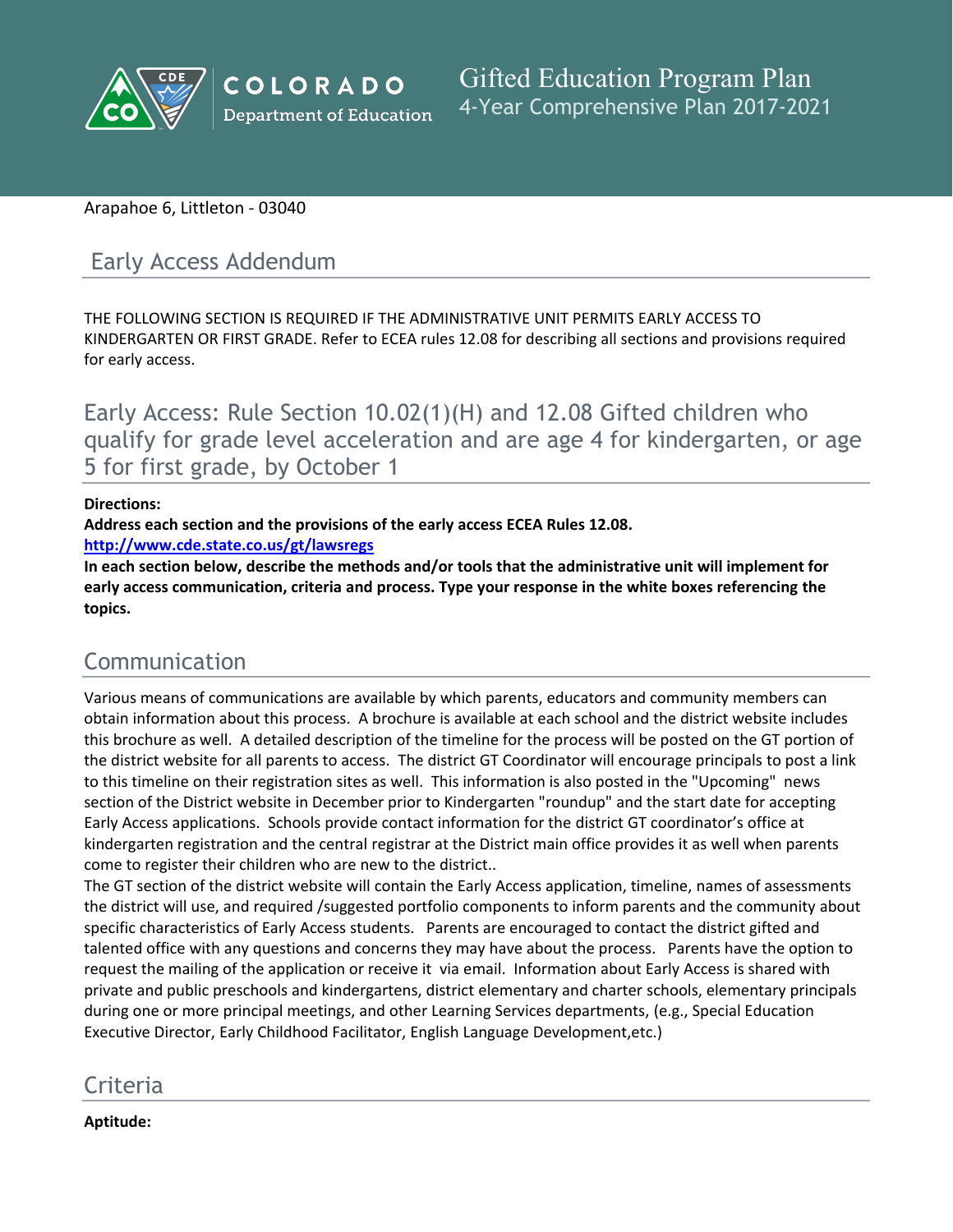

The latest version of the Wechsler Preschool & Primary Intelligence test will be the primary cognitive assessment administered by a district school psychologist. Other cognitive assessments such as the Differential Ability Scale-II (DAS-II) and the Wechsler Nonverbal Scales for Ability (WNV), which are appropriate for use in identifying young children, may be administered by a school psychologist to ensure equity for underrepresented populations such as second language speakers, students with disabilities, etc. The cutoff score for eligibility in aptitude will be at the 97th percentile per state requirements. There are no fees charged for Early Access testing in LPS.

### **Achievement:**

The *Test of Early Mathematics-3 (TEMA-3)* and the *Test of Early Reading Ability-3* (TERA-3) will be the two primary achievement tests. These are administered by a district school psychologist. The cutoff score for eligibility in these areas must be at the 97th percentile in at least one of the two named achievement tests. Currently no writing assessment is available for this purpose.

### **Performance:**

The Early Access portfolio will include two assessments that measure the candidate's performance: the *Parent Information Form* derived from the *Kingore Observation Inventory (KOI)* and the *Gifted Rating Scale- P (GRS-P).* The parent will completes the *Parent Information Form* and the student's most current educator will complete the Gifted Rating Scale-P. In addition, parents will be asked to provide examples of their child's reading ability, number sense and higher level math skills, writing ability, problem solving and creativity.

### **Readiness, social behavior and motivation:**

The portfolio will include two assessments that measure the candidate's readiness, social behavior and motivation: the *Checklist of My Child's Strengths* from the *Teaching Young Gifted Children in the Regular Classroom* resource and the Preschool/Kindergarten Behavior Scale (PKBS-2). The parent will complete the first assessment and the child's most current educator and/or parent will complete the second assessment. In addition, an initial interview with the child & their parent is conducted by the district GT coordinator. After the assessments have been completed, the elementary schools may choose to conduct additional parent/child interviews and/or student observations.

### **Support system:**

For every identified Early Access student, an Advanced Learning Plan will be written by the gifted facilitator within 30 days of the beginning of the school year or September 30th, whichever is earliest. The Advanced Learning Plan includes the writing of a transition goal, one or more academic goal/s, and one or more socialemotional goals. Input for developing goals is gathered from the parent, GT Facilitator, classroom teacher and/or the principal. The goals are reviewed by the building gifted facilitator, classroom teacher, parent, and any other staff deemed necessary at a minimum of every five weeks. Modifications (if necessary) will be made at that time or as needed. No later than the end of the school year, a determination will be made by the gifted facilitator, classroom teacher and student (where appropriate) as to whether the goal/s has been met. During the school year, the following will be used to support the child: classroom teacher observations, formative assessments, RTI process, and periodic communications with parent and child concerning successful transition and student growth.

### Process

**Timelines: Timelines:**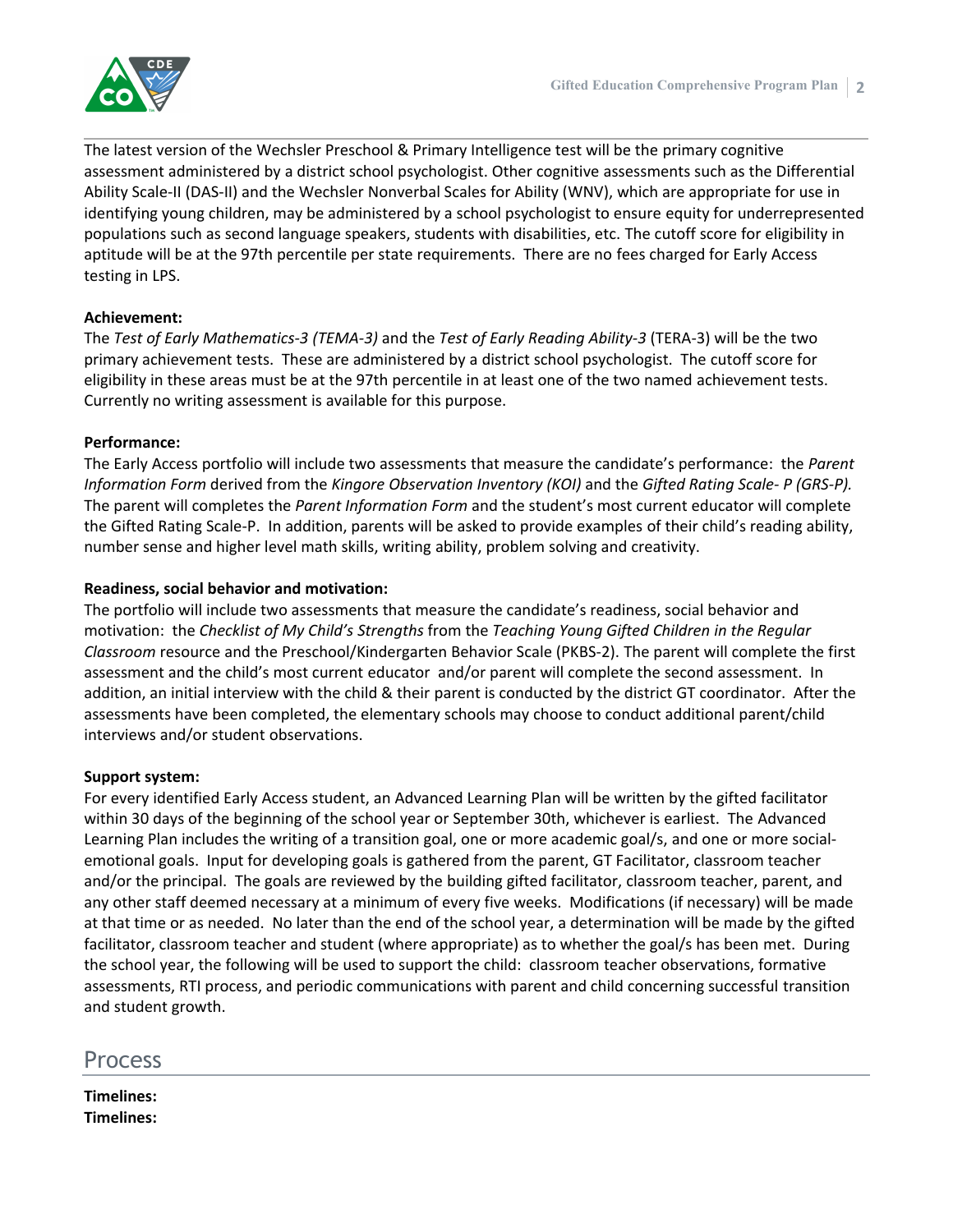Early Access applications and portfolios are due by April 1st. Once portfolios are received and the initial interview conducted the assessment process will begin. A final determination for Early Access acceptance will be made no later than 60 school days after the portfolio has been received by the district office.

Early Access applications from out of state families moving into LPS will be accepted after April 1st but no later than June 1st. Proof of residency in LPS will need to be provided along with the application and portfolio. ALPS are developed for all Early Access students no later than September 30th or 30 days after the start of school, whichever comes first.

ALP training is required for each school G/T Facilitator and is available several times during the school year at GT Facilitator meetings or upon request. Additional training is offered by the district coordinator for elementary schools to help their staffs in better understanding the Early Access process and identifying appropriate services for these students.

### **Personnel:**

The district gifted coordinator will be the contact person for the Early Access process and is qualified with a principal's license, two Masters Degrees, an Ed.S. in Educational Leadership and the CO Gifted Endorsement. The Early Access team includes one or more educators who represent early childhood, an elementary principal, district school psychologist trained in Gifted Education, gifted facilitator and others as needed. All members of the Early Access team participate in reviewing and making determinations on completed portfolios. One or more Early Access members and the building principal will interview parents and children, and make determinations. A district school psychologist will administer the WPPSI, TERA and TEMA.

#### **Evaluation:**

Interested parents will print or request portfolio components either via the GT portion of the district website or by contacting the district gifted and talented department. The district gifted and talented coordinator will address questions and concerns with parents at this time. The child must be four years old for kindergarten and five years of age for first grade by the first day of school in order to participate in the Early Access process. Step by Step Process Description:

### **Step One:**

Parent contacts school/district office and makes request for the Early Access packet.

 Parent returns completed materials to District Office. District Coordinator mails packet to parent. **Step Two:**

 When the portfolio/application is complete, the parent contacts the District Coordinator and schedules an appointment to review the completed materials and determine if more information is needed and/or the student needs to be evaluated. The determining factor for evaluation is if the student would benefit academically from participation in the Early Access program and is socially and emotionally ready to do so.

 The District Coordinator refers the student for evaluation by district personnel (at district expense). Areas to be assessed as defined in the previous section. In addition the District Coordinator will inform the building principal at the local school where the parent intends to enroll the student. **Step Three:**

 In order to be placed, a student must be formally identified as Gifted & Talented according to criteria specified in the Colorado Exceptional Children's Education Act (ECEA). The student must have a component or composite score at the 97th percentile on both a standardized mental ability and an achievement assessment. For those students who DO NOT meet this criteria the process will end and parents will receive notification along with a copy of the written report of test results. Feedback will be given to the parents for those students who do not qualify for Early Access.

 For those students who have qualifying scores in aptitude and achievement, upon completion of testing and receiving the written report, the District Coordinator will meet with the school site team to review the